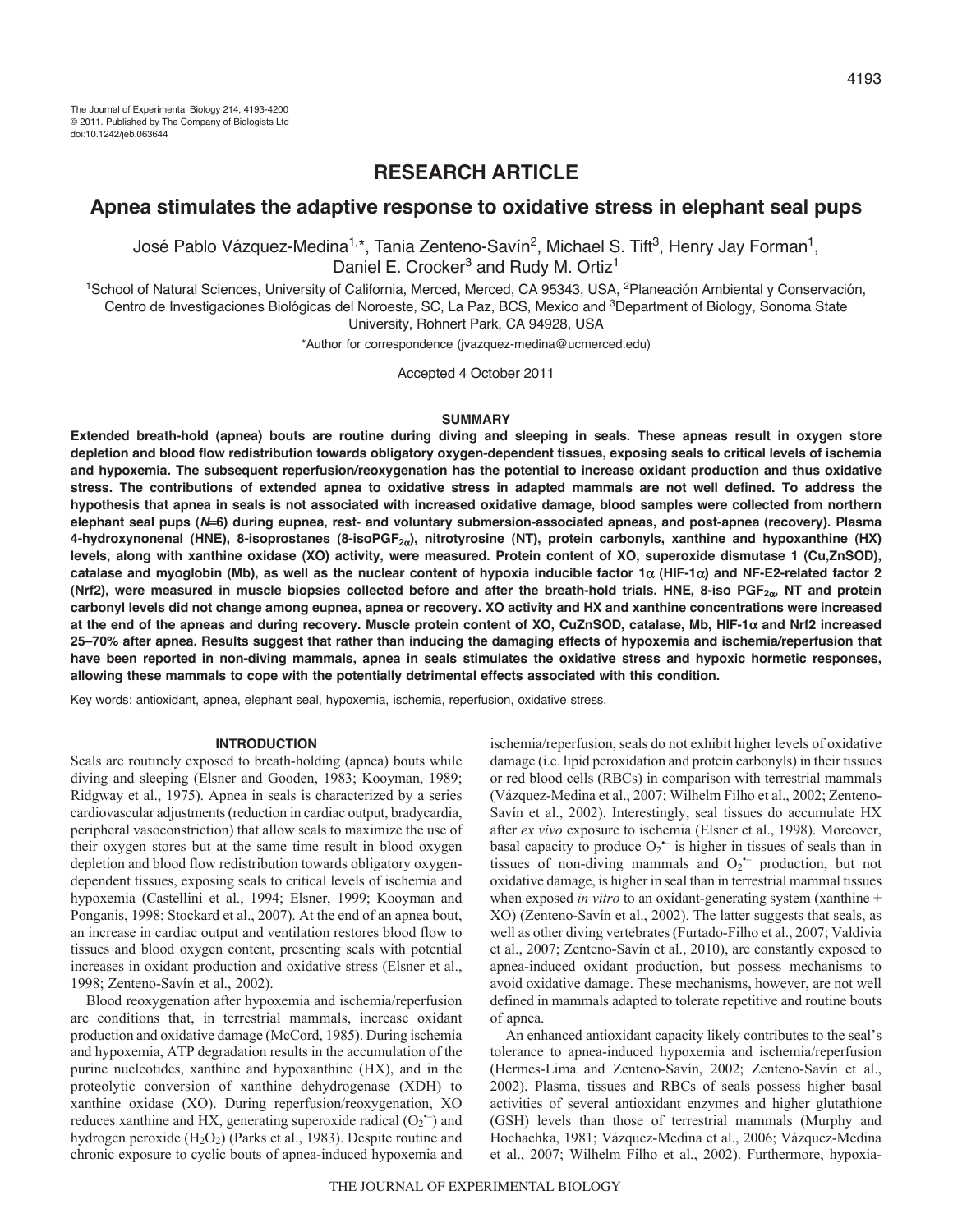### 4194 J. P. Vázquez-Medina and others

inducible factor 1 (HIF-1), a key transcriptional regulator of the adaptive response to hypoxia, and NF-E2-related factor 2 (Nrf2), which controls the adaptive response to oxidative stress by upregulating antioxidant genes in response to increased oxidant production, have also been implicated in seal's protection against apnea-induced hypoxemia and ischemia/reperfusion (Johnson et al., 2004; Johnson et al., 2005; Vázquez-Medina et al., 2011b). No *in vivo* studies, however, have been conducted to elucidate the cellular and molecular responses that protect seals against apnea-induced hypoxemia and ischemia/reperfusion. The available data on the effects of submersion on antioxidant responses in seals are also scant, with results showing that blood GSH content in Weddell seals decreases during forced submersions and increases above presubmersion levels during recovery (Murphy and Hochachka, 1981).

In the present study, plasma levels of a suite of markers of oxidative damage, along with plasma XO activity and plasma concentrations of xanthine and HX, were measured in seals before, during and after rest- and voluntary submersion-associated apneas to assess the impact of apnea on oxidant mechanisms. Muscle protein levels of catalase, HIF-1α, myoglobin (Mb), Nrf2, superoxide dismutase 1 (Cu,ZnSOD) and XO, along with muscle levels of oxidative damage, were also measured before and after a series of repetitive apneas to further examine the cellular mechanisms that protect seals against apneainduced hypoxemia and ischemia/reperfusion. We hypothesize that: (1) apnea does not increase muscle or systemic oxidative damage in elephant seals and (2) HIF-1 $\alpha$  and Nrf2 nuclear content, antioxidant enzymes and Mb expression increase in the skeletal muscle of elephant seals after repetitive apneas.

### **MATERIALS AND METHODS**

All work was realized under the National Marine Fisheries Service marine mammal permit no. 87-1743. All procedures were approved by the Institutional Animal Care and Use Committees of the University of California, Merced, and Sonoma State University.

### **Animal handling**

Eleven-week-old (7 week post-weaned,  $N=6$ ) northern elephant seal pups (*Mirounga angustirostris* Gill 1866) were captured without sedation by rolling them into a transport cage, one at a time, at Año Nuevo State Park (30km north of Santa Cruz, CA) and transported to Sonoma State University (Ronhert Park, CA) where the rest- and voluntary submersion-associated apnea experiments were conducted. Upon arrival at the laboratory, animals were allowed to recover from the transport for 6h. Animals were then sedated with 1mgkg–1 tiletamine hydrochloride and zolazepam hydrochloride (telazol; Fort Dodge Animal Health, Fort Dodge, IA, USA), administrated intramuscularly prior to venous catheterization. Immobilization was maintained with 100mg intravenous injections of ketamine (Fort Dodge Animal Health) as needed. Sedation with telazol and ketamine does not activate the hypothalamic– pituitary–adrenal axis in elephant seals (Champagne, 2011). With the exception of a different catheter tube, the catheterization procedure was similar to that previously reported for elephant seal pups (Ortiz et al., 2002). Eupenic samples (matching blood and muscle biopsies) were collected at this time, when the animals had been continuously breathing for at least 2h. Animals were allowed to recover from the catheterization overnight before the beginning of the apnea trials.

## **Rest- and voluntary-submersion-associated apneas**

Caged animals were allowed to sleep in a large quiet room for up to 6h. For the purposes of this paper, rest-associated apneas were characterized by breath-holds with eyes closed, occasional facial twitching and lack of body movements (Castellini et al., 1994; Ponganis et al., 2006; Stockard et al., 2007). Following the restassociated apnea trials, animals were then transferred to a shallow water tank and allowed to submerge freely for another 6h. For the rest- and voluntary submersion-associated apnea studies, blood samples were collected at 1, 3, 7 and 9min during breath-holds and at 1, 3 and 5min after the bouts (recovery). Venous oxygen partial pressure  $(P<sub>O2</sub>)$  was measured using a blood gas analyzer (Rapidlab 845, Bayer Diagnostic Division, Milan, Italy) to corroborate blood oxygen depletion during breath-holds (Stockard et al., 2007).

### **Sample collection**

Blood samples were collected from the extradural spinal vein into pre-chilled EDTA-treated collection tubes containing  $10 \mu I$ ml<sup>-1</sup> protease inhibitor cocktail and 0.005% butylated hydroxytoluene (Sigma-Aldrich, St Louis, MO, USA). Samples were centrifuged for 15min at 3000*g* at 4°C. Plasma was aliquoted into cryo-vials, frozen by immersion in liquid nitrogen and stored at –80°C. Muscle biopsies (ca. 10mg) were collected during catheterization (eupnea) and immediately after the end of the submersion experiments (postapnea) using sterile 14 G×15 cm Tru-Cut biopsy needles (Cardinal Health, McGaw Park, IL, USA). Samples were snap-frozen in liquid nitrogen and stored at –80°C.

## **Plasma measurements**

Plasma levels of 8-isoprostanes (8-isoPGF<sub>2 $\alpha$ </sub>) were measured using a competitive EIA assay kit (Cayman Chemical, Ann Arbor, MI, USA). Samples were extracted using ethanol, 30% acetic acid and C-18 solid phase extraction cartridges. Plasma and muscle levels of nitrotyrosine (NT) and 4-hydroxynonenal (HNE), as well as plasma carbonyls, were also measured using commercially available ELISA kits (Cell BioLabs, San Diego, CA, USA) (Vázquez-Medina et al., 2010). Plasma XO activity and xanthine and HX concentrations were measured using an Amplex® Red assay kit (Molecular Probes, Eugene, OR, USA).

### **Western blot**

Nuclear and cytosolic protein fractions were prepared from frozen tissue samples using the NE-PER nuclear and cytoplasmic extraction kit (Pierce, Rockford, IL, USA). Total protein content in both fractions was measured using the Bio-Rad Bradford protein assay (Bio-Rad Laboratories, Hercules, CA, USA). Twenty micrograms of cytosolic or 10µg of nuclear protein were mixed with Laemmli sample buffer, boiled and resolved in 4–15% Tris-HCl gradient gels. Proteins were electroblotted for 25min at 25V using a Bio-Rad Trans Blot SD semi-dry cell or overnight at 34V using the Bio-Rad Mini Protean transfer apparatus (for XO analyses) onto  $0.45 \mu m$  nitrocellulose membranes. Membranes were blocked for 1 h at room temperature and incubated overnight with primary antibodies against Cu,Zn SOD (Assay Designs, Ann Arbor, MI, USA), Mb (Abcam, Cambridge, MA, USA), catalase, HIF-1 $\alpha$ , Nrf2 or XO (Santa Cruz Biotechnology, Santa Cruz, CA, USA), diluted 1:100 to 1:4000. Membranes were washed, incubated with horseradish-peroxidase-conjugated secondary antibodies (Santa Cruz Biotechnology), diluted 1:5000, re-washed and developed with the Immun-Star Western C kit (Bio-Rad Laboratories). Blots were visualized using a Chemi-Doc XRS system (Bio-Rad Laboratories) and quantified by using Bio-Rad's Quantity One software. Percent change from eupnea was calculated after band densities were normalized against actin (cytolosic proteins) or lamin (transcription factors).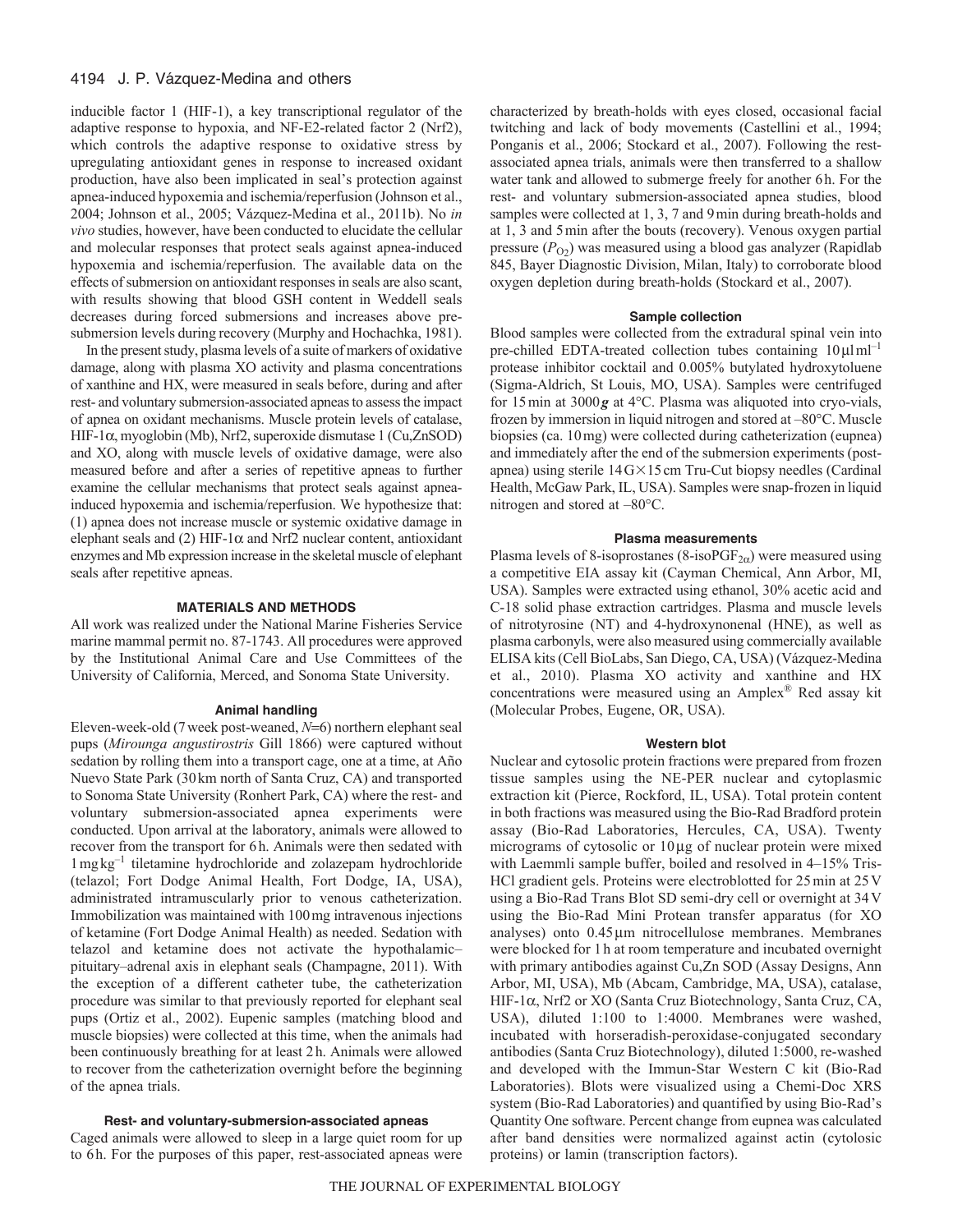

Fig. 1. Rest- and voluntary submersion-associated apneas promote blood oxygen depletion in elephant seal pups. Data shown are mean (±s.e.m.) venous oxygen partial pressure  $(P<sub>O2</sub>)$  values (mmHg) during rest- and voluntary submersion-associated apneas.

### **Statistics**

Results from different time points were analyzed using general linear mixed models with individual seal as a random effect subject term. Means of eupnea and post-apnea muscle protein measurements were compared using paired *t*-tests. Means (±s.e.m.) were considered significantly different at *P*<0.05. Statistical analyses were performed with the SYSTAT<sup>©</sup> 11.0 software (SPSS, Richmond, CA, USA).

# **RESULTS**

# *P***O2**

Venous  $P_{O_2}$  was measured during rest- and voluntary submersionassociated apneas to corroborate blood oxygen depletion during breath-holds. Venous  $P_{O2}$  decreased ( $P<0.05$ ) from 51 $\pm$ 2 mmHg at 1min to 30±2mmHg at 7min during rest-associated apneas and from 52 $\pm$ 4 mmHg at 1 min to 35 $\pm$ 1 mmHg at 9 min during voluntary submersion-associated apneas (Fig.1).

### **Purine metabolism**

Plasma content of xanthine and HX was measured before, during and after rest- and voluntary submersion-associated apneas to test whether apnea increases the circulating content of these ATP degradation products. HX content was higher (*P*<0.05) during the recovery period  $(190\pm20 \,\text{mmol}^{-1})$  than at the end  $(60\pm7 \,\text{mmol}^{-1})$  at 7 min) of the restassociated apneas (Fig.2A). HX circulating concentration was also higher (*P*<0.05) at the end (5 and 7 min) than at the beginning (1 and 3 min) of the voluntary submersions  $(170\pm20$  and  $150\pm20$  mmol<sup>-1</sup> *vs*  $60\pm20$  and  $60\pm7$  mmoll<sup>-1</sup>, respectively) and returned to eupnea levels  $(120 \pm 10 \text{ mmol l}^{-1})$  during recovery  $(110 \pm 10 \text{ mmol l}^{-1})$ ; Fig. 2A). Xanthine circulating content was higher (*P*<0.05) during the recovery period  $(500\pm50$  mmol  $l^{-1}$ ) than at the end of the rest-associated apneas  $(230\pm40 \text{ mmol})^{-1}$  at 5 min and  $260\pm30 \text{ mmol}^{-1}$  at 7 min). Plasma content of xanthine also decreased at the beginning of the voluntary submersions  $(120 \pm 40 \text{ mmol l}^{-1})$  and gradually increased until it reached eupnea levels  $(340\pm50 \text{ mmol l}^{-1})$  at 5 min  $(380\pm70 \text{ mmol l}^{-1})$ ; *P*<0.05; Fig.2B).

Plasma XO activity and muscle protein expression was measured to test whether this enzyme, which is responsible for  $O_2$ <sup>--</sup> and  $H_2O_2$ production upon reperfusion, increases in response to apnea. Plasma XO activity did not change during or after rest-associated apneas but was decreased (*P*<0.01) during the beginning of the voluntary submersions  $(0.5\pm0.06 \,\mathrm{mU\,m l^{-1}}$  at 1 min and  $0.7\pm0.1 \,\mathrm{mU\,m l^{-1}}$  at 3 min) and increased gradually to eupnea levels  $(1.5\pm0.1 \text{ mU m}^{-1})$ at the end of the submersions  $(1.4\pm0.1 \,\text{mU})$ ml<sup>-1</sup> at 7 min and  $1.6\pm0.3$  mUml<sup>-1</sup> at 9 min) and during recovery  $(1.4\pm0.1$  mUml<sup>-1</sup>; Fig.2C). Mean muscle XO protein content increased by 25% after



Fig. 2. Rest- and voluntary submersion-associated apneas increase hypoxanthine, xanthine and xanthine oxidase (XO) in elephant seal pups. Mean (±s.e.m.) (A) plasma hypoxanthine concentration, (B) plasma xanthine concentration and (C) plasma XO activity before, during and after rest- and voluntary submersion-associated apneas, and (D) XO muscle protein expression before (eupnea) and after repetitive apneas. \*Significant (*P*<0.05) difference from eupnea.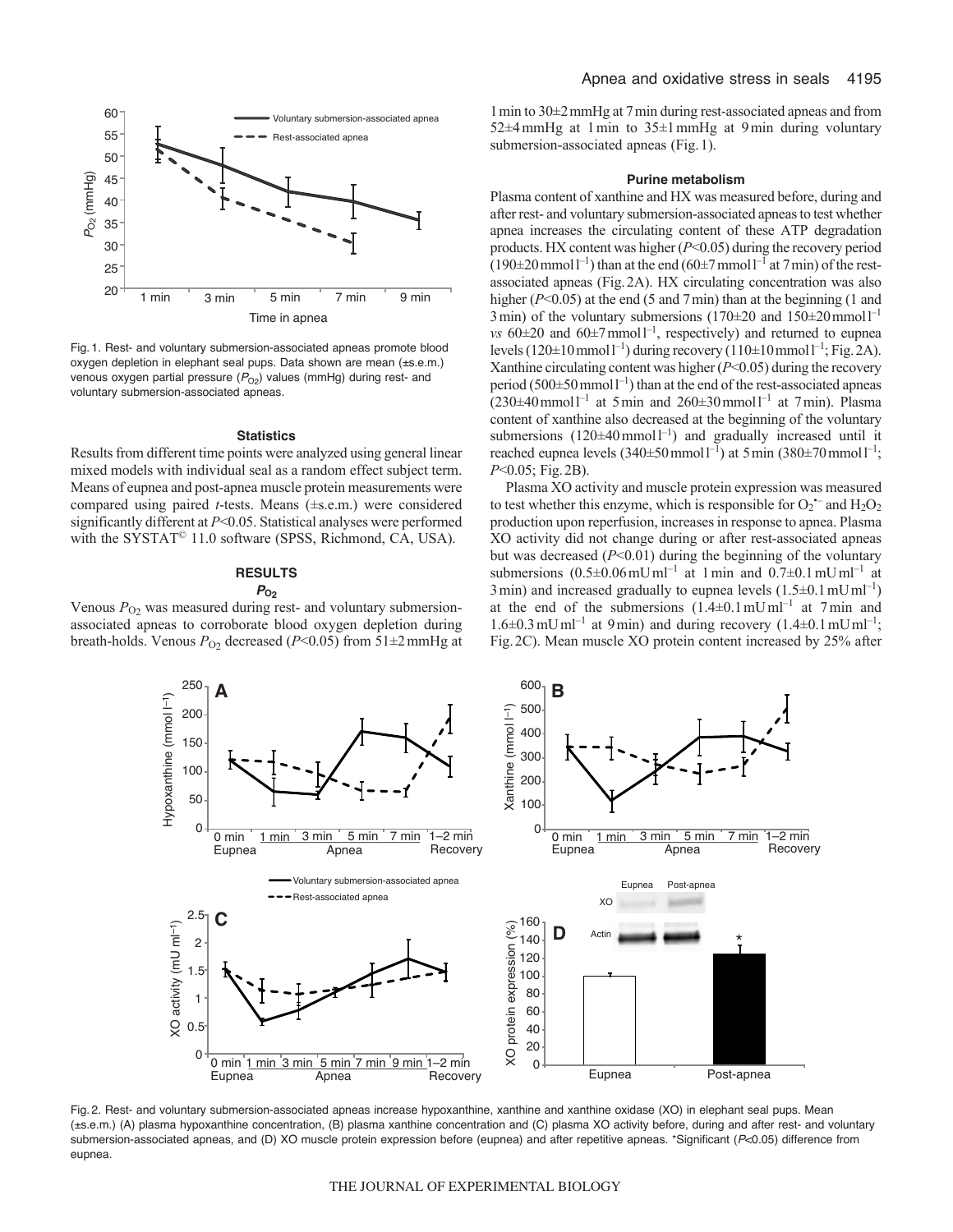

Fig. 3. Rest- and voluntary submersion-associated apneas do not induce oxidative damage in elephant seal pups. Mean (±s.e.m.) (A) plasma concentration of 8-isoprostanes (8-isoPGF<sub>2 $\alpha$ </sub>) before, during and after restand voluntary submersion-associated apneas, and (B) muscle nitrotyrosine (NT) and (C) muscle 4-hydroxynonenal (HNE) concentration before (eupnea) and after repetitive apneas. \*Significant (*P*<0.05) difference from eupnea.

apnea (*P*<0.05; Fig.2D). Taken together, these results suggest that rest- and voluntary submersion-associated apneas can potentially increase oxidant production in elephant seals through the activation of the HX–XO pathway.

### **Oxidative damage**

Plasma content of 8-iso $PGF_{2\alpha}$ , HNE, NT and protein carbonyls, along with muscle levels of HNE and NT, were measured to test whether apnea increases oxidative damage in elephant seal pups. No differences in the plasma or the muscle levels of 8-iso $PGF_{2\alpha}$ , NT or protein carbonyls increased in response to rest- or voluntarysubmersion-associated apneas (Fig.3A,B, Table1). Only muscle HNE levels increased after repetitive apneas (0.69±0.06 *vs*  $0.96\pm0.07\,\text{\mu}\text{g}\,\text{ml}^{-1}$ , *P*<0.05), suggesting that elephant seals do not suffer the detrimental effects of apnea-induced hypoxemia and ischemia/reperfusion that have been reported in terrestrial mammals.

### **Muscle adaptive responses to apnea**

HIF-1 $\alpha$  and Nrf2 nuclear content, along with antioxidant enzymes (Cu,ZnSOD and catalase) and Mb protein expression, were measured before and after repetitive apneas in muscle of northern elephant seal pups to test whether apnea upregulates these key proteins involved in the adaptive responses to hypoxia and oxidative stress. Muscle protein expression of Cu,Zn SOD and catalase increased by 84 and 48%, respectively (*P*<0.05; Fig.4A,B), whereas nuclear content of Nrf2 increased by 56% after apnea (*P*<0.05; Fig. 4C). The nuclear content of HIF-1 $\alpha$  and the protein expression of Mb also increased by 68 and 60%, respectively (*P*<0.05; Fig.5A,B), suggesting that apnea in seals activates the adaptive responses to hypoxia and oxidative stress, and that  $HIF-1\alpha$ , Mb and the antioxidant system play a role in the seal's tolerance against apnea-induced hypoxemia and ischemia/reperfusion.

### **DISCUSSION**

Blood reoxygenation after hypoxemia and ischemia/reperfusion are critical conditions that, in terrestrial mammals, increase oxidant production and oxidative damage (Corral-Debrinski et al., 1991; McCord, 1985). Seals, however, naturally experience repetitive episodes of hypoxemia and ischemia/reperfusion associated with breath-holding during diving and sleeping (Elsner and Gooden, 1983; Kooyman, 1989; Ridgway et al., 1975). The present study demonstrates that, despite inducing hypoxemia and increasing xanthine, HX and XO, apnea does not increase systemic oxidative damage or muscle protein nitration in elephant seals. Moreover, repetitive apneas stimulate protective responses against hypoxia and oxidative stress in the skeletal muscle of elephant seals.

The observed differences in the trends of circulating xanthine, HX and XO during rest-associated apneas and voluntary submersions may be due to differences in the degreee of the diving reponse observed during bouts of breath-holding with or without face immersion in the water. It has been consistently found that breath-holding with face immersion produces a more profound response (greater bradycardia and hypometabolism) than breathholding alone [for a complete review see Elsner (Elsner, 1999)]. Also, the decrease in circulating xanthine, HX and XO activity during the first minute of the voluntary submersions can be explained by the fact that submersion produces an immediate and profound splenic contraction without any further significant decrease in splenic volume after the second minute, resulting in higher hematocrit in venous ciruclation at the beginning of a submersion than during eupnea (Thornton et al., 2001).

Although routinely diving at sea (>10min) results in extreme hypoxemia with near total blood oxygen depletion (arterial  $P<sub>O2</sub>$ values=12 mmHg) (Meir et al., 2009), during rest-associated apneas, arterial  $P_{O_2}$  values in juvenile elephant seals decline exponentially, but only to approximately 18mmHg after 9min (Stockard et al., 2007). Furthermore, the decline in muscle blood flow during restassociated apneas is gradual, suggesting that muscle ischemia during this condition is incomplete (Ponganis et al., 2008). These considerations, along with the lack of lactate accumulation, suggest that aerobic metabolism is maintained at low oxygen tensions during rest-associated apneas in elephant seals (Stockard et al., 2007), and partially explain the lack of systemic oxidative damage and muscle protein nitration, despite the observed increases in xanthine, HX and XO in response to rest- and voluntary submersion-associated apneas in elephant seal pups.

In contrast to extended ischemia, which promotes necrosis and triggers oxidant-mediated tissue damage upon reperfusion (Gottlieb et al., 1994), short ischemia/reperfusion intervals (preconditioning)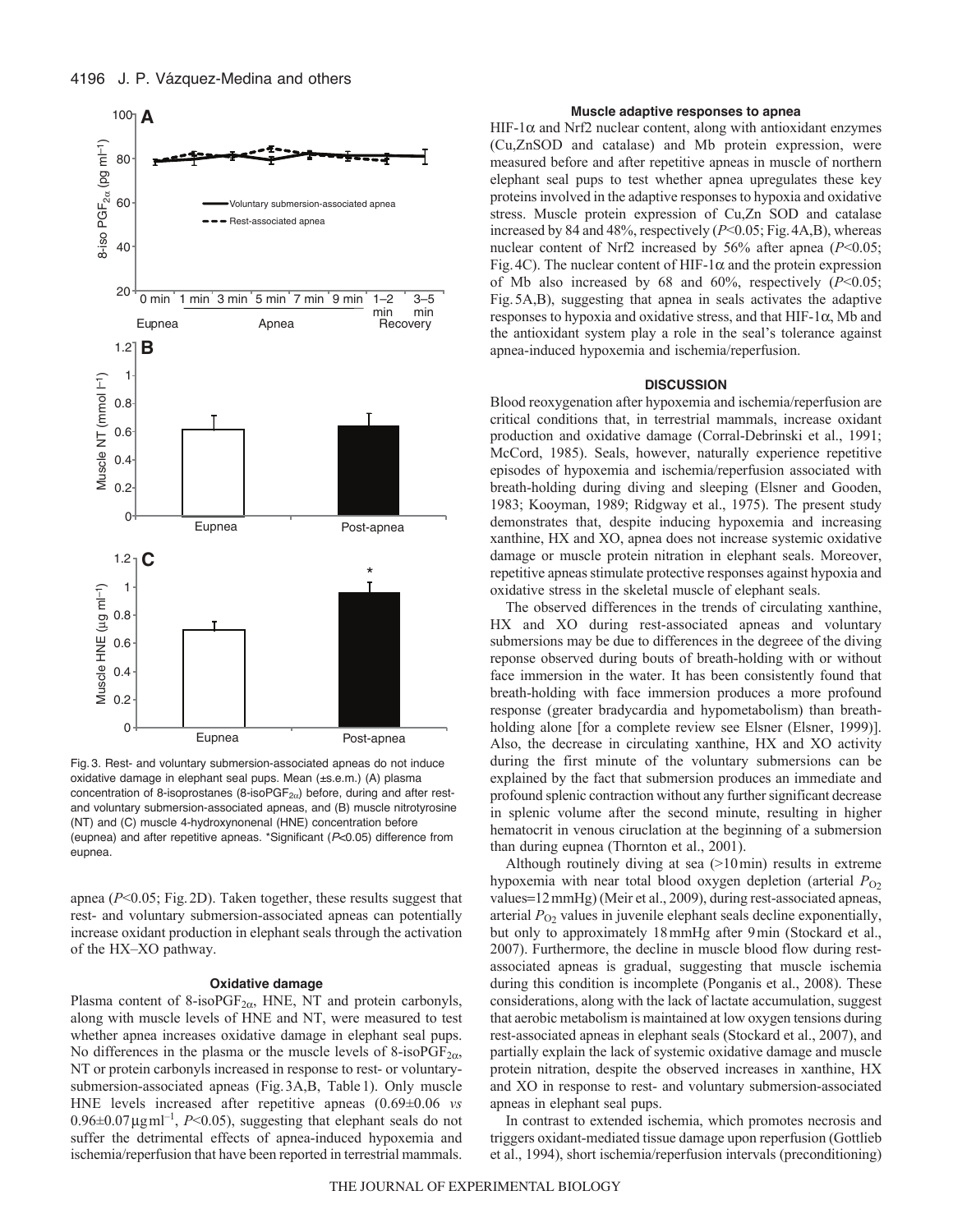|                                       | HNE ( $\mu$ g m $^{-1}$ ) | NT (nmol $\vert^{-1}$ ) | Plasma carbonyls (nmol mq $^{-1}$ protein) |
|---------------------------------------|---------------------------|-------------------------|--------------------------------------------|
| Eupnea                                | $2.2 + 0.08$              | $1.4 \pm 0.10$          | $0.37 + 0.02$                              |
| Rest-associated apnea                 |                           |                         |                                            |
| $1$ min                               | $2.1 \pm 0.13$            | $1.5 + 0.07$            | $0.34 + 0.03$                              |
| 7 min                                 | $1.8 + 0.19$              | $1.4 \pm 0.10$          | $0.35 + 0.02$                              |
| Recovery (1-2 min)                    | $2.3 \pm 0.13$            | $1.4 \pm 0.07$          | $0.31 \pm 0.04$                            |
| Voluntary submersion-associated apnea |                           |                         |                                            |
| 1 min                                 | $1.9 + 0.09$              | $1.4 \pm 0.05$          | $0.31 \pm 0.02$                            |
| 7 min                                 | $2.0 + 0.09$              | $1.4 \pm 0.06$          | $0.34 \pm 0.03$                            |
| Recovery (1-2 min)                    | $1.7 + 0.05$              | $1.5 \pm 0.09$          | $0.33 + 0.06$                              |

Table1. Mean (±s.e.m.) plasma levels of oxidative damage markers before, during and after rest- and voluntary submersion-associated apnea in elephant seals

attenuate reperfusion injury in myocardium and skeletal muscle (Mounsey et al., 1992; Murry et al., 1986; Pang et al., 1995). Low rates of oxidant generation during preconditioning are needed for the activation of protective pathways upon reperfusion (Baines et al., 1997). XO-derived  $H_2O_2$  has been shown to increase superoxide dismutase (SOD) and GSH peroxidase mRNA, protein content and activity (Furuichi et al., 2005; Yuan et al., 2010; Zhu et al., 2011), as well as Nrf2 activation (Leonard et al., 2006; Umemura et al., 2008). The present study shows that repetitive exposure to breathholds in seals increases muscle XO protein expression along with an increase in Nrf2 nuclear content, SOD1 and catalase protein expression, without increasing muscle NT or circulating 8-iso $PGF_{2\alpha}$ , HNE, NT or protein carbonyls, suggesting that XO-derived oxidant production does not induce oxidative damage, and rather contributes to the activation of the protective response against oxidative stress. The latter is consistent with the observed increases in plasma xanthine, HX and XO activity at the end of the apneas and during recovery, with the previously reported increases in HX after *ex vivo* exposure to ischemia in seal heart and kidney (Elsner et al., 1998), and with the increased content of muscle HNE after repetitive apneas, as HNE also contributes to the activation of the Nrf2 mediated oxidative stress response (Siow et al., 2007; Tanito et al., 2007).

Nrf2 induces the transcription of genes involved in antioxidant defense such as SOD1 and catalase (Immenschuh and BaumgartVogt, 2005; Jaiswal, 2004). This transcription factor is, under unaltered conditions, bound to its repressor protein Keap1 in the cytosol, which targets its continuous proteosomal degradation (Itoh et al., 1997). Oxidants and electrophiles, such as  $H_2O_2$  and HNE, modify Keap1, promoting Nrf2 activation and nuclear accumulation (Bloom and Jaiswal, 2003; Kobayashi et al., 2004; Kobayashi et al., 2006; Zhang and Hannink, 2003). The observed increases in XO, HNE, Nrf2, SOD1 and catalase suggest that repetitive breathholds stimulate the hormetic response against oxidative stress in elephant seals, likely contributing to the upregulation of their antioxidant system and preparing them to cope with extended ischemia and hypoxemia while at sea.

While diving, elephant seals remain submerged 90% of the time (Le Boeuf et al., 1996). When resting on land, apnea bouts comprise up to 60% of their time sleeping (Blackwell and Le Boeuf, 1993). Although bouts of sleep apnea occur in all elephant seals regardless of age, weaned pups increase the number and duration of apneas at the end of their postweaning fast, when seals are learning to swim and dive, and just prior to initiating their diving lifestyle (Blackwell and Le Boeuf, 1993). Elephant seal pups also increase their antioxidant defenses at the end of their postweaning fast, suggesting that the activation of the antioxidant system in these mammals is an essential part of their developmental process and prepares them to dive, which is the next step in their life history (Vázquez-Medina et al., 2010; Vázquez-Medina et al., 2011c). The present results



Fig. 4. Rest- and voluntary submersion-associated apneas activate the adaptive response to oxidative stress in elephant seal pups. Mean (±s.e.m.) muscle protein expression of (A) superoxide dismutase 1 (Cu,ZnSOD) and (B) catalase before (eupnea) and after repetitive apneas in elephant seal pups. (C) NF-E2-related factor 2 (Nrf2) nuclear content before (eupnea) and after repetitive apneas in elephant seal pups. (D) Representative western blot analyses of Nrf2, Cu,ZnSOD and catalase protein expression in northern elephant seal pups. \*Significant (*P*<0.05) difference from eupnea.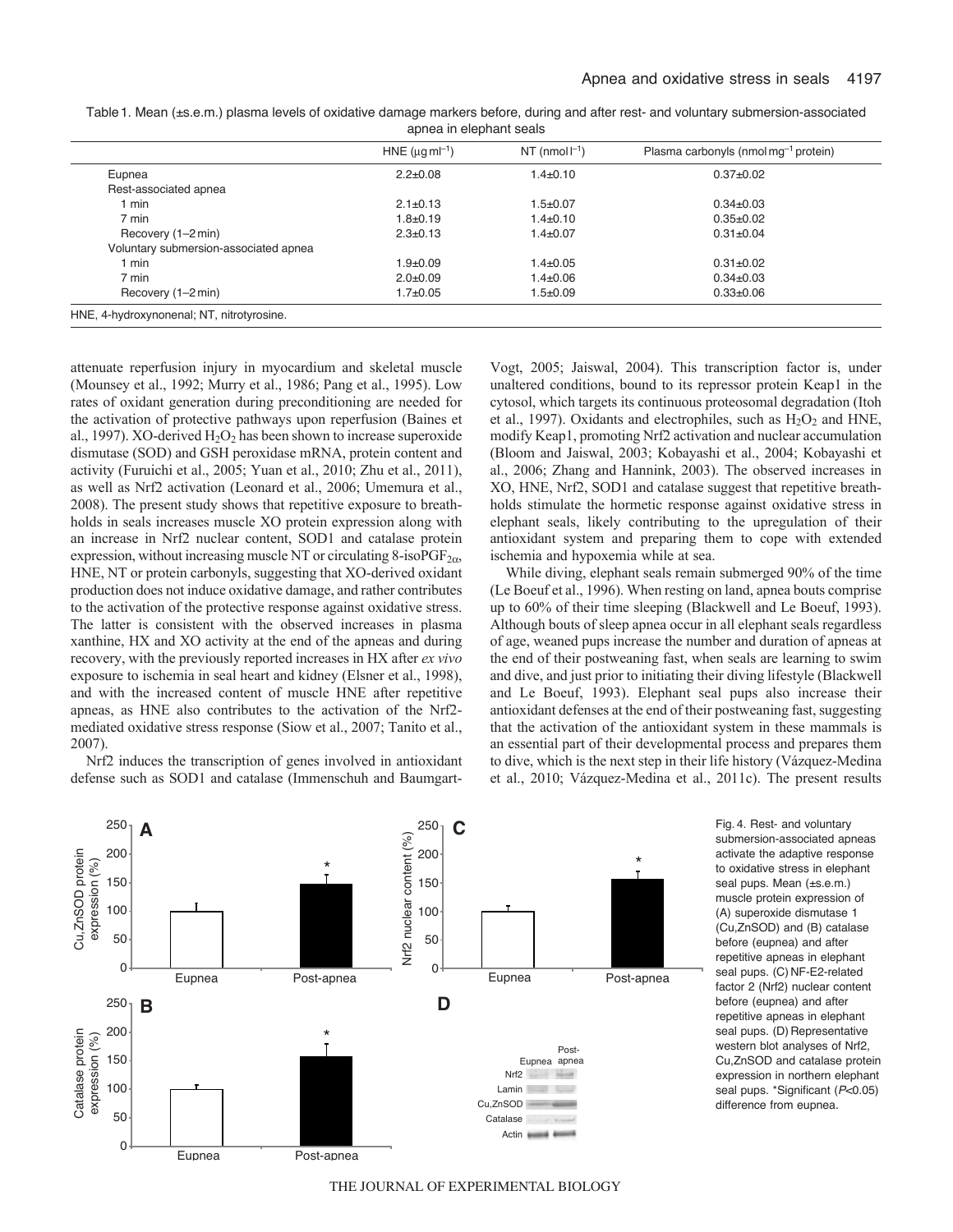

Fig. 5. Rest- and voluntary submersion-associated apneas activate the adaptive response to hypoxia in elephant seal pups. Mean (±s.e.m.) (A) nuclear content of hypoxia inducible factor  $1\alpha$  (HIF-1 $\alpha$ ) and (B) protein expression of myoglobin (Mb) in skeletal muscle before (eupnea) and after repetitive apneas. \*Significant (*P*<0.05) difference from eupnea.

suggest that, because apnea stimulates the adaptive response to oxidative stress, and the number and duration of apneas increase with development in elephant seal pups, apnea is essential to prime the seal's antioxidant mechanisms that allow them to cope with the subsequent diving-induced hypoxemia and ischemia/reperfusion/ reoxygenation while at sea.

Maturation-related increases in antioxidant capacity have also been documented in the deep-diving hooded seal (Vázquez-Medina et al., 2011a; Vázquez-Medina et al., 2011b), in which oxygen stores (hemoglobin and Mb content), acid buffering capacity, and aerobic and anaerobic enzyme activities also increase with maturation in the skeletal muscle (Burns et al., 2007; Burns et al., 2010; Lestyk et al., 2009). In the present study, repetitive apneas increased Mb expression and HIF-1 $\alpha$  nuclear content in the skeletal muscle of elephant seals. Under normoxia,  $HIF-1\alpha$  is hydroxylated at proline and asparagine residues, which allows its interaction with the von Hippel–Lindau protein, causing HIF-1 $\alpha$  ubiquitination and its subsequent proteosomal degradation (Ivan et al., 2001). Under hypoxia, hydroxylation of HIF-1 $\alpha$  is prevented, causing its interaction with a constitutive protein ( $HIF-1\beta$ ) to form a dimer (HIF-1), which translocates into the nucleus upregulating the expression of genes involved in angiogenesis, erythropoiesis, energy metabolism, apoptosis, heat shock and cell proliferation in response to hypoxia (Semenza, 1999; Semenza, 2000a). The role of HIF-1 $\alpha$ as a physiological mediator of the protective effects of ischemic preconditioning has been extensively demonstrated (Bergeron et al., 2000; Grimm et al., 2005; Semenza, 2000b). The observed increases in HIF-1 $\alpha$  nuclear content after repetitive breath-holds suggest that



Oxidative damage

Fig. 6. Schematic representation of the proposed mechanisms leading to the activation of the protective responses against oxidative stress and hypoxia in elephant seal pups exposed to repetitive rest- and voluntary submersion-associated apneas.  $H_2O_2$ , hydrogen peroxide; HIF-1 $\alpha$ , hypoxia inducible factor  $1\alpha$ ; HNE, 4-hydroxynonenal; Mb, myoglobin; Nrf2, NF-E2related factor 2;  $O_2^{\cdot -}$ , superoxide radical; XO, xanthine oxidase.

rest-and voluntary submersion-associated apneas also contribute to the preconditioning of the seal's muscle by activating the HIF-1 mediated adaptive response to hypoxia (Johnson et al., 2004; Johnson et al., 2005; Zenteno-Savín et al., 2002). The observed increase in Mb further supports the latter idea as Mb is upregulated in response to hypoxia in mammalian tissues and cells (Kanatous and Mammen, 2010), and without physical activity in vertebrates adapted to dive such as penguins (Ponganis et al., 2010) and seals (Noren et al., 2005).

In summary, the results of the present study demonstrate that rather than causing systemic oxidative damage and despite inducing hypoxemia and increasing xanthine, HX and XO, rest- and voluntary submersion-associated apneas stimulate adaptive responses to hypoxia and oxidative stress in elephant seals by increasing HIF- $1\alpha$ , Mb, Nrf2, SOD1 and catalase (Fig. 6). Thus, experiencing repetitive breath-holds while on land appears to precondition developing elephant seal pups by upregulating their antioxidant system, HIF-1 $\alpha$  and Mb, and thus preparing them to tolerate the repetitive bouts of extended hypoxemia and ischemia/reperfusion/ reoxygenation associated with their ensuing diving lifestyle. Understanding the mechanisms that allow adapted mammals to naturally avoid oxidative damage has the potential to advance therapeutic approaches for oxidative stress-induced pathologies in the long term.

### **LIST OF ABBREVIATIONS**

| 8-isoPGF <sub>2<math>\alpha</math></sub> | 8-isoprostanes                     |
|------------------------------------------|------------------------------------|
| <b>GSH</b>                               | glutathione                        |
| $H_2O_2$                                 | hydrogen peroxide                  |
| $HIF-1\alpha$                            | hypoxia inducible factor $1\alpha$ |
| <b>HNE</b>                               | 4-hydroxynonenal                   |
| <b>HX</b>                                | hypoxanthine                       |
| Mb                                       | myoglobin                          |
| Nrf <sub>2</sub>                         | NF-E2-related factor 2             |
| <b>NT</b>                                | nitrotyrosine                      |
| $O_2$ –                                  | superoxide radical                 |
| $P_{O2}$                                 | oxygen partial pressure            |
| <b>RBCs</b>                              | red blood cells                    |
| <b>XDH</b>                               | xanthine dehydrogenase             |
| XO                                       | xanthine oxidase                   |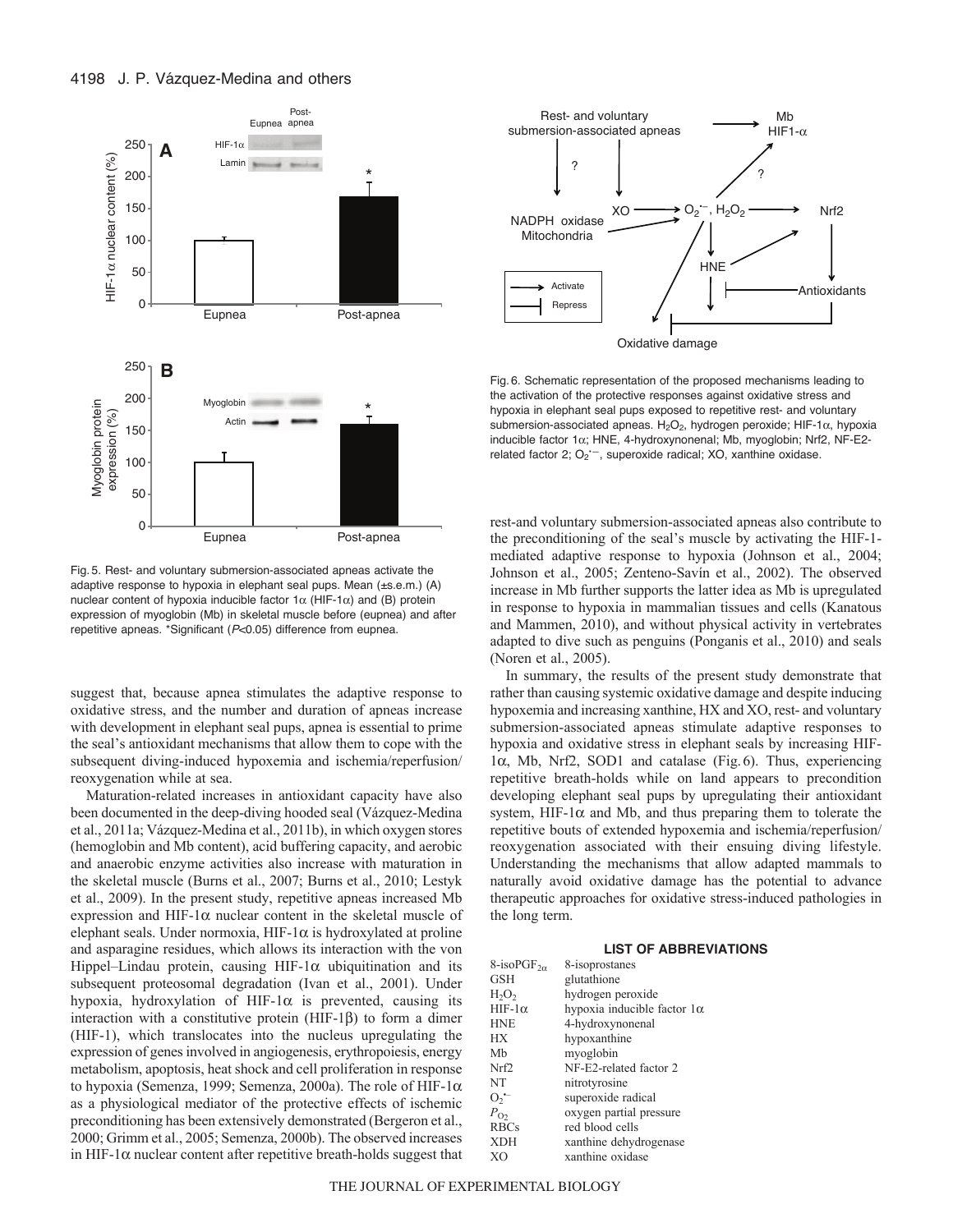### **ACKNOWLEDGEMENTS**

We thank D. Houser, S. Boaz, V. Farnham, J. Jelincic and L. Ranalli for their help with animal handling, J. Viscarra, S. Balayan, R. Rodriguez and J. Minas for assisting with laboratory analyses, and two anonymous reviewers for valuable comments that helped us to improve the this manuscript.

### **FUNDING**

J.P.V.-M. is supported by fellowships from The University of California Institute for Mexico and The United States (UC MEXUS), Mexico's Consejo Nacional de Ciencia y Tecnología (CONACYT), Mexico's Ministry of Education (SEP) and the University of California Miguel Velez Scholarship Fund. This research was funded by UC MEXUS, CONACYT and the National Institutes of Health (NHLBI R01- HL09176). Deposited in PMC for release after 6 months.

#### **REFERENCES**

- **Baines, C. P., Goto, M. and Downey, J. M.** (1997). Oxygen radicals released during ischemic preconditioning contribute to cardioprotection in the rabbit myocardium. *J. Mol. Cell. Cardiol.* **29**, 207-216.
- Bergeron, M., Gidday, J. M., Yu, A. Y., Semenza, G. L., Ferriero, D. M. and Sharp,<br>**F. R.** (2000). Role of hypoxia inducible factor 1 in hypoxia induced ischemic tolerance in neonatal rat brain. *Ann. Neurol.* **48**, 285-296.
- **Blackwell, S. B. and Le Boeuf, B. J.** (1993). Developmental aspects of sleep apnoea in northern elephant seals, *Mirounga angustirostris*. *J. Zool.* **231**, 437-447.
- **Bloom, D. A. and Jaiswal, A. K.** (2003). Phosphorylation of Nrf2 at Ser40 by protein kinase C in response to antioxidants leads to the release of Nrf2 from INrf2, but is not required for Nrf2 stabilization/accumulation in the nucleus and transcriptional activation of antioxidant response element-mediated NAD(P)H:quinone oxidoreductase-1 gene expression. *J. Biol. Chem.* **278**, 44675-44682.
- **Burns, J. M., Lestyk, K. C., Folkow, L. P., Hammill, M. O. and Blix, A. S.** (2007). Size and distribution of oxygen stores in harp and hooded seals from birth to maturity. *J. Comp. Physiol. B* **177**, 687-700.
- **Burns, J. M., Skomp, N., Bishop, N., Lestyk, K. and Hammill, M.** (2010). Development of aerobic and anaerobic metabolism in cardiac and skeletal muscles from harp and hooded seals. *J. Exp. Biol.* **213**, 740-748.
- **Castellini, M. A., Milsom, W. K., Berger, R. J., Costa, D. P., Jones, D. R., Castellini, J. M., Rea, L. D., Bharma, S. and Harris, M.** (1994). Patterns of respiration and heart rate during wakefulness and sleep in elephant seal pups. *Am. J. Physiol. Regul. Integr. Comp. Physiol.* **266**, R863-R869.
- **Champagne, C. D.** (2011). Carbohydrate metabolism while fasting in the northern elephant seal. PhD dissertation, Department of Ecology & Evolutionary Biology, University of California, Santa Cruz, Santa Cruz, CA, USA.
- **Corral-Debrinski, M., Stepien, G., Shoffner, J. M., Lott, M. T., Kanter, K. and Wallace, D. C.** (1991). Hypoxemia is associated with mitochondrial DNA damage and gene induction. *JAMA* **266**, 1812-1816.
- **Elsner, R.** (1999). Living in water: solutions to physiological problems. In *Biology of Marine Mammals* (ed. J. E. I. Reynolds and S. A. Rommel), pp. 73-116. Washington, DC: Smithsonian Institution Press.
- **Elsner, R. and Gooden, B.** (1983). *Diving and Asphyxia: a Comparative Study of Animals and Man.* Cambridge: Cambridge University Press.
- **Elsner, R., Øyasæter, S., Almaas, R. and Saugstad, O. D.** (1998). Diving seals, ischemia-reperfusion and oxygen radicals. *Comp. Biochem. Physiol. A Mol. Integr. Physiol.* **119**, 975-980.
- **Furtado-Filho, O. V., Polcheira, C., Machado, D. P., Mourão, G. and Hermes-Lima, M.** (2007). Selected oxidative stress markers in a South American crocodilian species. *Comp. Biochem. Physiol. C Toxicol. Pharmacol.* **146**, 241-254.
- **Furuichi, T., Liu, W., Shi, H., Miyake, M. and Liu, K. J.** (2005). Generation of hydrogen peroxide during brief oxygen glucose deprivation induces preconditioning neuronal protection in primary cultured neurons. *J. Neurosci. Res.* **79**, 816-824.
- **Gottlieb, R. A., Burleson, K., Kloner, R. A., Babior, B. and Engler, R.** (1994). Reperfusion injury induces apoptosis in rabbit cardiomyocytes. *J. Clin. Invest.* **94**, 1621-1628.
- **Grimm, C., Hermann, D., Bogdanova, A., Hotop, S., Kilic, U., Wenzel, A., Kilic, E. and Gassmann, M.** (2005). Neuroprotection by hypoxic preconditioning: HIF-1 and
- erythropoietin protect from retinal degeneration. *Semin. Cell Dev. Biol.* **16**, 531-538. **Hermes-Lima, M. and Zenteno-Savín, T.** (2002). Animal response to drastic changes in oxygen availability and physiological oxidative stress. *Comp. Biochem. Physiol. C Toxicol. Pharmacol.* **133**, 537-556.
- **Immenschuh, S. and Baumgart-Vogt, E.** (2005). Peroxiredoxins, oxidative stress, and cell proliferation. *Antioxid. Redox Signal.* **7**, 768-777.
- **Itoh, K., Chiba, T., Takahashi, S., Ishii, T., Igarashi, K., Katoh, Y., Oyake, T., Hayashi, N., Satoh, K. and Hatayama, I.** (1997). An Nrf2/small Maf heterodimer mediates the induction of phase II detoxifying enzyme genes through antioxidant response elements. *Biochem. Biophys. Res. Commun.* **236**, 313-322.
- **Ivan, M., Kondo, K., Yang, H., Kim, W., Valiando, J., Ohh, M., Salic, A., Asara, J. M., Lane, W. S. and Kaelin, W. G., Jr** (2001). HIF targeted for VHL-mediated destruction by proline hydroxylation: implications for O<sub>2</sub> sensing. *Science* 292, 464-468.
- **Jaiswal, A. K.** (2004). Nrf2 signaling in coordinated activation of antioxidant gene expression. *Free Radic. Biol. Med.* **36**, 1199-1207.
- **Johnson, P., Elsner, R. and Zenteno-Savín, T.** (2004). Hypoxia-inducible factor in ringed seal (*Phoca hispida*) tissues. *Free Radic. Res.* **38**, 847-854.
- **Johnson, P., Elsner, R. and Zenteno-Savín, T.** (2005). Hypoxia-inducible factor 1 proteomics and diving adaptations in ringed seal. *Free Radic. Biol. Med.* **39**, 205- 212.
- **Kanatous, S. B. and Mammen, P. P. A.** (2010). Regulation of myoglobin expression. *J. Exp. Biol.* **213**, 2741-2747.
- **Kobayashi, A., Kang, M. I., Okawa, H., Ohtsuji, M., Zenke, Y., Chiba, T., Igarashi, K. and Yamamoto, M.** (2004). Oxidative stress sensor Keap1 functions as an adaptor for Cul3-based E3 ligase to regulate proteasomal degradation of Nrf2. *Mol*. *Cell. Biol.* **24**, 7130-7139.
- **Kobayashi, A., Kang, M. I., Watai, Y., Tong, K. I., Shibata, T., Uchida, K. and** Yamamoto, M. (2006). Oxidative and electrophilic stresses activate Nrf2 through inhibition of ubiquitination activity of Keap1. *Mol*. *Cell. Biol.* **26**, 221-229.
- **Kooyman, G. L.** (1989). *Diverse Divers: Physiology and Behavior.* Berlin: Springer-**Verlag**
- **Kooyman, G. and Ponganis, P.** (1998). The physiological basis of diving to depth: birds and mammals. *Annu. Rev. Physiol.* **60**, 19-32.
- **Le Boeuf, B. J., Morris, P. A., Blackwell, S. B., Crocker, D. E. and Costa, D. P.** (1996). Diving behavior of juvenile northern elephant seals. *Can. J. Zool.* **74**, 1632- 1644.
- **Leonard, M. O., Kieran, N. E., Howell, K., Burne, M. J., Varadarajan, R., Dhakshinamoorthy, S., Porter, A. G., O'Farrelly, C., Rabb, H. and Taylor, C. T.** (2006). Reoxygenation-specific activation of the antioxidant transcription factor Nrf2 mediates cytoprotective gene expression in ischemia-reperfusion injury. *FASEB J.* **20**, 2624-2626.
- **Lestyk, K., Folkow, L., Blix, A., Hammill, M. and Burns, J.** (2009). Development of myoglobin concentration and acid buffering capacity in harp (*Pagophilus groenlandicus*) and hooded (*Cystophora cristata*) seals from birth to maturity. *J. Comp. Physiol. B* **179**, 985-996.
- **McCord, J.** (1985). Oxygen-derived free radicals in postischemic tissue injury. *N. Engl. J. Med.* **312**, 159-163.
- **Meir, J. U., Champagne, C. D., Costa, D. P., Williams, C. L. and Ponganis, P. J.** (2009). Extreme hypoxemic tolerance and blood oxygen depletion in diving elephant seals. *Am. J. Physiol. Regul. Integr. Comp. Physiol.* **297**, R927-R939.
- **Mounsey, R., Pang, C., Boyd, J. and Forrest, C.** (1992). Augmentation of skeletal muscle survival in the latissimus dorsi porcine model using acute ischemic preconditioning. *J. Otolaryngol.* **21**, 315-320.
- **Murphy, B. J. and Hochachka, P. W.** (1981). Free amino acid profiles in blood during diving and recovery in the Antarctic Weddell seal. *Can. J. Zool.* **59**, 455-459.
- **Murry, C., Jennings, R. and Reimer, K.** (1986). Preconditioning with ischemia: a delay of lethal cell injury in ischemic myocardium. *Circulation* **74**, 1124-1136.
- **Noren, S., Iverson, S. and Boness, D.** (2005). Development of the blood and muscle oxygen stores in gray seals (*Halichoerus grypus*): implications for juvenile diving capacity and the necessity of a terrestrial postweaning fast. *Physiol. Biochem. Zool.* **78**, 482-490.
- **Ortiz, R. M., Wade, C. E., Costa, D. P. and Ortiz, C. L.** (2002). Renal responses to plasma volume expansion and hyperosmolality in fasting seal pups. *Am. J. Physiol. Reg. Integr. Comp. Physiol.* **282**, R805-R817.
- **Pang, C. Y., Yang, R. Z., Zhong, A., Xu, N., Boyd, B. and Forrest, C. R.** (1995). Acute ischaemic preconditioning protects against skeletal muscle infarction in the pig. *Cardiovasc. Res.* **29**, 782-788.
- **Parks, D., Bulkley, G. and Granger, D.** (1983). Role of oxygen-derived free radicals in digestive tract diseases. *Surgery* **94**, 415-422.
- **Ponganis, P., Stockard, T., Levenson, D., Berg, L. and Baranov, E.** (2006). Cardiac output and muscle blood flow during rest-associated apneas of elephant seals. *Comp. Biochem. Physiol.* **144A**, 105-111.
- **Ponganis, P. J., Kreutzer, U., Stockard, T. K., Lin, P. C., Sailasuta, N., Tran, T. K., Hurd, R. and Jue, T.** (2008). Blood flow and metabolic regulation in seal muscle during apnea. *J. Exp. Biol.* **211**, 3323-3332.
- **Ponganis, P. J., Welch, T. J., Welch, L. S. and Stockard, T. K.** (2010). Myoglobin production in emperor penguins. *J. Exp. Biol.* **213**, 1901-1906.
- **Ridgway, S., Harrison, R. and Joyce, P.** (1975). Sleep and cardiac rhythm in the gray seal. *Science* **187**, 553-555.
- Semenza, G. L. (1999). Regulation of mammalian O<sub>2</sub> homeostasis by hypoxiainducible factor 1. *Annu. Rev. Cell Dev. Biol.* **15**, 551-578.
- **Semenza, G. L.** (2000a). HIF-1: mediator of physiological and pathophysiological responses to hypoxia. *J. Appl. Physiol.* **88**, 1474-1480.
- **Semenza, G. L.** (2000b). Surviving ischemia: adaptive responses mediated by hypoxia-inducible factor 1. *J. Clin. Invest.* **106**, 809-812.
- **Siow, R., Ishii, T. and Mann, G.** (2007). Modulation of antioxidant gene expression by 4-hydroxynonenal: atheroprotective role of the Nrf2/ARE transcription pathway. *Redox Rep.* **12**, 11-15.
- **Stockard, T., Levenson, D., Berg, L., Fransioli, J., Baranov, E. and Ponganis, P.** (2007). Blood oxygen depletion during rest-associated apneas of northern elephant seals (*Mirounga angustirostris*). *J. Exp. Biol.* **210**, 2607-2617.
- **Tanito, M., Agbaga, M. P. and Anderson, R. E.** (2007). Upregulation of thioredoxin system via Nrf2-antioxidant responsive element pathway in adaptive-retinal neuroprotection in vivo and in vitro. *Free Radic. Biol. Med.* **42**, 1838-1850.
- **Thornton, S. J., Spielman, D. M., Pelc, N. J., Block, W. F., Crocker, D. E., Costa, D. P., LeBoeuf, B. J. and Hochachka, P. W.** (2001). Effects of forced diving on the spleen and hepatic sinus in northern elephant seal pups. *Proc. Natl. Acad. Sci. USA* **98**, 9413-9418.
- **Umemura, K., Itoh, T., Hamada, N., Fujita, Y., Akao, Y., Nozawa, Y., Matsuura, N., Iinuma, M. and Ito, M.** (2008). Preconditioning by sesquiterpene lactone enhances H2O2-induced Nrf2/ARE activation. *Biochem. Biophys. Res. Commun.* **368**, 948-954.
- **Valdivia, P. A., Zenteno-Savín, T., Gardner, S. C. and Alonso Aguirre, A.** (2007). Basic oxidative stress metabolites in eastern Pacific green turtles (*Chelonia mydas*
- *agassizii*). *Comp. Biochem. Physiol. C Toxicol. Pharmacol.* **146**, 111-117. **Vázquez-Medina, J. P., Zenteno-Savín, T. and Elsner, R.** (2006). Antioxidant enzymes in ringed seal tissues: potential protection against dive-associated ischemia/reperfusion. *Comp. Biochem. Physiol. C Toxicol. Pharmacol.* **142**, 198-204.
- **Vázquez-Medina, J. P., Zenteno-Savín, T. and Elsner, R.** (2007). Glutathione protection against dive-associated ischemia/reperfusion in ringed seal tissues. *J. Exp. Mar. Biol. Ecol.* **345**, 110-118.